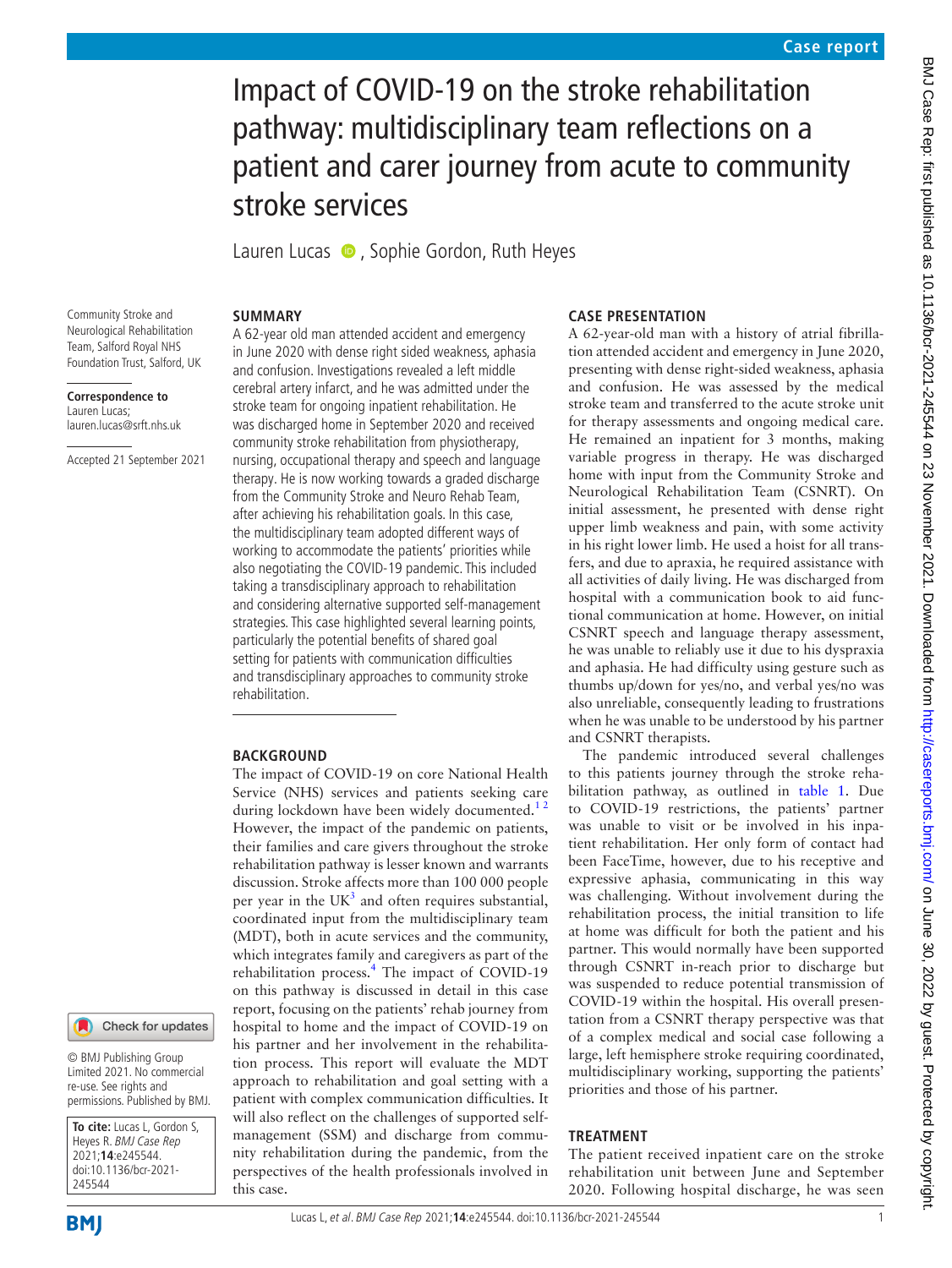<span id="page-1-0"></span>

| Change to normal practice because of<br>COVID-19                                    | Impact on rehabilitation                                                                                                                                                                                                                                                                                                 | Impact on patient/carer                                                                                                                                                                                                                                                                                                                  |
|-------------------------------------------------------------------------------------|--------------------------------------------------------------------------------------------------------------------------------------------------------------------------------------------------------------------------------------------------------------------------------------------------------------------------|------------------------------------------------------------------------------------------------------------------------------------------------------------------------------------------------------------------------------------------------------------------------------------------------------------------------------------------|
| Visitation to hospital suspended, replaced with<br>virtual contact using iPad       | • Unable to involve family/carer in rehabilitation process<br>Fewer family meetings with carer and wider family therefore<br>less opportunity to provide education and support around<br>adjustment to life after stroke                                                                                                 | Patient unable to engage in virtual contact due to<br>aphasia<br>Example 2 Carer felt isolated and unable to gauge the extent of<br>communication difficulties                                                                                                                                                                           |
| Restrictions on community staff accessing<br>hospital wards                         | No in-reach to support discharge and consider medication<br>▶<br>management/early liaison with GP. May have avoided<br>rehabilitation breaks due to unmanaged pain and low mood                                                                                                                                          | Difficulty adjusting to life at home following discharge<br>from hospital which team could have supported<br>through in-reach                                                                                                                                                                                                            |
| Use of PPE-facemasks and visors                                                     | Eliminated therapist directed visual articulation cues during<br>▶<br>apraxia of speech rehabilitation and multidisciplinary<br>rehabilitation tasks                                                                                                                                                                     | Increased burden on partner to be involved in<br>▶<br>multidisciplinary rehabilitation as she was not required<br>to wear a mask in the home<br>Increased frustrations when the patient was unable to<br>▶<br>understand therapists                                                                                                      |
| Community clinic spaces closed                                                      | Elmited opportunity to progress difficulty of rehabilitation in<br>home environment<br>Reduced access to equipment and group classes to facilitate<br>social interaction and communication strategies                                                                                                                    | Patient was limited to home environment but due to<br>▶<br>progressing quickly wanted to increase the intensity<br>and difficulty of his rehabilitation. Being unable to do<br>this increased his frustration and impacted his mood<br>Increased carer stress supporting patient with low<br>mood, unable to have breaks for self-care   |
| Local lockdowns and public health restrictions<br>closing local community resources | No access to local facilities and groups to support discharge<br>planning which increased length of stay<br>• Unable to practice functional and higher-level tasks outside of<br>home environment<br>Increased requirement for team to support patient and carer as ><br>wider family not able to visit during lockdowns | Unable to access local groups (patient and carer<br>▶<br>groups) for peer and carer support<br>Unable to practice speech strategies outside of<br>$\blacktriangleright$<br>therapists and partner<br>Unable to access personal assistant support through<br>social services at start of rehabilitation, increased carer<br>stress/burden |
| Virtual support groups                                                              | Technical issues often limited access to virtual support groups<br>Increased team involvement to provide additional support to<br>patient and carer in the absence of functioning local groups                                                                                                                           | Patient mostly excluded from these groups due to<br>communication impairment<br>Neither patient nor carer use technology so could not<br>see the value in accessing these groups. Eliminated<br>valuable peer support                                                                                                                    |

GP, General Practitioner ; PPE, personal protective equipment.

jointly, within 48 hours, by a physiotherapist and occupational therapist. He was also referred for speech and language therapy and nursing input. To provide a greater intensity of therapy, he was referred to the technical instructor who provided multidisciplinary rehabilitation based on a structured rehabilitation plan. Rehabilitation was approached collaboratively between the professions and involved significant joint working between physiotherapy, occupational therapy (OT) and speech and language therapy in the early stages, to align with the patients' priorities, support his partner and to avoid communication and carer breakdown where possible. Functional speech was integrated into physiotherapy and OT interventions in line with his rehab priorities, allowing him a greater sense of control. His ongoing therapy included upper limb pain and spasticity management, improving functional mobility in all environments, increasing independence in activities of daily living, and working towards effective communication strategies using a total communication approach. However, with the use of personal protective equipment (PPE), including a facemask and visor, therapy for his apraxia of speech was more challenging as visual articulation cues were eliminated, thus placing increased pressure on his partner to support his communication and rehabilitation. [Figure](#page-2-0) 1 shows a timeline of this patients' rehabilitation, from arrival at accident and emergency to discharge planning in the community. It includes standardised outcome measures used within stroke rehabilitation in line with the Sentinel Stroke National Audit Programme,<sup>[5](#page-4-3)</sup> demonstrating improvements in the Barthel Index and Modified Rankin Scale. Onward referrals during

his rehabilitation included orthotics, orthoptics, his General Practitioner (GP) and psychology.

# **OUTCOME AND FOLLOW-UP**

The MDT is exploring suitable options to support discharge from CSNRT after achieving his rehabilitation goals. He is independently mobile unaided, accessing bathing equipment upstairs, accessing the community and continues to develop effective communication strategies with his communication partner. His discharge from CSNRT will be graded to avoid feelings of abandonment after a prolonged period of rehabilitation, and while community services start to resume after the pandemic. Examples of community services include Stroke Association communication groups and the Brain and Spinal Injury Centre.

# **DISCUSSION**

The National Clinical Guideline for Stroke provides recommendations for the delivery of stroke rehabilitation in acute and community settings, including involvement of family and carers to offer information, advice and support, particularly for those taking the role of communication partner.<sup>[6](#page-4-4)</sup> Stroke rehabilitation is considered specialist rehabilitation, defined as 'the total active care of patients with a disabling condition, and their families, by a multiprofessional team who have undergone recognised specialist training in rehabilitation'.<sup>[7](#page-4-5)</sup> The patient in this case report required specialist rehabilitation for physical, sensory, communicative and cognitive problems relating to his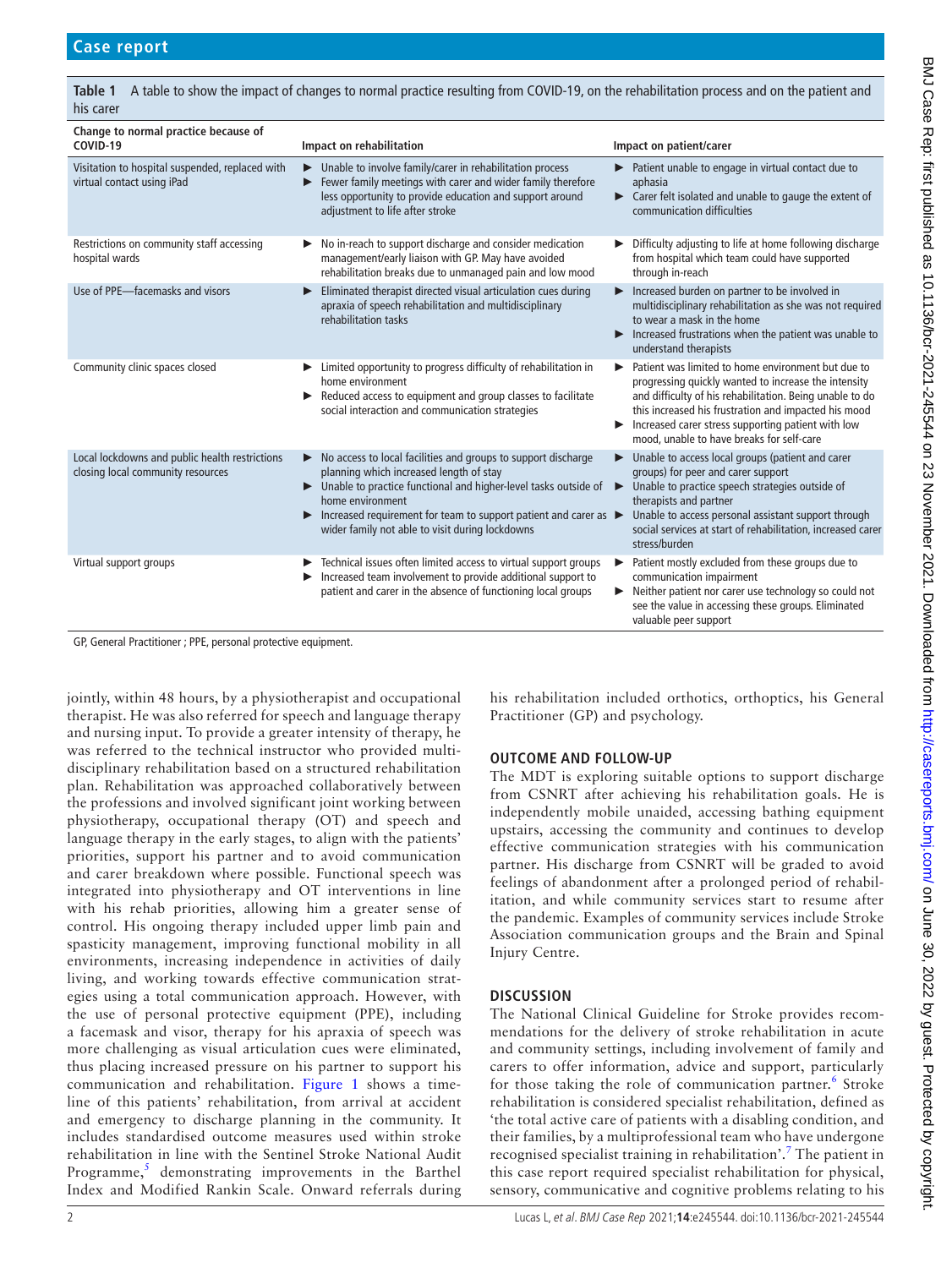

<span id="page-2-0"></span>**Figure 1** A timeline to demonstrate the patients' journey from accident and emergency, through to discharge planning in the community during the COVID-19 pandemic. NIHSS, National Institutes of Health Stroke Scale; TACS, Total Anterior Circulation Stroke.

stroke. Evidence supports multidisciplinary working as the mechanism for delivering poststroke rehabilitation.<sup>[8](#page-5-0)</sup> However, this patient challenged this as his priorities differed to those of the therapists, whereby he prioritised his physical functioning over his communication and often lacked engagement with communication strategies. This was difficult for his partner for several reasons. As she had been unable to visit the ward and be involved in his acute therapy, she did not feel adequately prepared for the challenges surrounding his communication impairment and consequent frustrations when he was unable to make himself understood. Early poor engagement with speech therapy and psychology lengthened the time in which effective communication strategies between the patient and his primary communication partner were established, often leading to carer stress and breakdowns in communication. To accommodate this, therapists adopted a transdisciplinary approach to integrate speech therapy and psychology strategies into his physical rehabilitation, particularly in the earlier stages. There is limited research evidence on transdisciplinary working in stroke rehabilitation and even less that focuses on community stroke settings. However, in inpatient facilities, this approach contributes towards improvements in the quality of rehabilitation through better team dynamics, communication and the development of shared goals.<sup>[9](#page-5-1)</sup> This case demonstrates the success of transdisciplinary working and adopting a shared approach to treatment planning based on the patients' needs.

In this patient example, joint goal setting was integrated into joint treatment sessions as detailed in [figure](#page-2-0) 1. Following clinical reflection for the purpose of this report, shared goal setting was discussed as a key learning point, leading to the exploration of more appropriate goal setting for patients with aphasia, who rely on a communication partner. A recent review<sup>[10](#page-5-2)</sup> suggests that evidence to support accessible goal setting with patients with stroke and with aphasia is lacking, proposing a model to support this process. A key component being combining supportive conversation strategies with a modified physical environment, with these elements working synchronously, to be successful.<sup>[10](#page-5-2)</sup> The responsibility for communication access, including goal setting, is the responsibility of all rehabilitation staff; therefore, service-level training and support are required to improve in this area.<sup>[10](#page-5-2)</sup> Following this case review, strategies to support shared goal setting for patients with aphasia in CSNRT have been considered and include values-based approaches through supported

conversations using Talking Mats. Current evidence suggests that stroke survivors with communication difficulties often feel powerless and abandoned when discharged from community services, with emphasis on providing support before and around the point of discharge to build confidence and skills for long-term management.<sup>11</sup> This case has highlighted the need for more considered, early conversations around long-term management and discharge planning, grounded in appropriate and accessible goal setting to empower patients and their carers. A key learning point for the remainder of his intervention will be to ensure this patient and his partner feel adequately prepared for discharge from the service, particularly considering the extensive rehabilitation provided so far.

Building confidence and skills for long-term management relates to SSM, constituting part of the NHS Long-Term Plan's drive for delivering personalised care by  $2024<sup>12</sup>$  SSM has been a priority for CSNRT following a quality improvement project linked to the NHS England Personalised Care Plan. However, the impact of COVID-19 on SSM has been challenging, particularly for people with communication difficulties. Being supported to trial communication strategies in different settings, to build confidence and manage the impact of stroke-related communication difficulties in day-to-day living, constitutes a key aspect of SSM strategies for people with aphasia.<sup>11</sup> However, with the transition to virtual support in the absence of face-to-face contact, this patient has been excluded from supported communication groups that would normally facilitate long-term management in the community. Due to his apraxia and a historical limited interest in technology, he and his partner have been unable to access support that would ordinarily be available, such as through Speak Easy and Stroke Association. Ongoing involvement of his partner in the rehabilitation process and in determining SSM strategies will be key to a successful discharge from CSNRT and the patient's ability to manage the long-term impact of his stroke. Spouses of stroke survivors often feel lonely, sad, lost, burdened and guilty and need support in their own role and emotional management.<sup>[13](#page-5-5)</sup> In this case, the national lockdowns have contributed towards increased isolation for the patient and his partner, reduced availability of external support services and inability to create peer support networks. Consequently, they have had limited opportunity to explore and develop creative and meaningful strategies to manage the long-term consequences of stroke.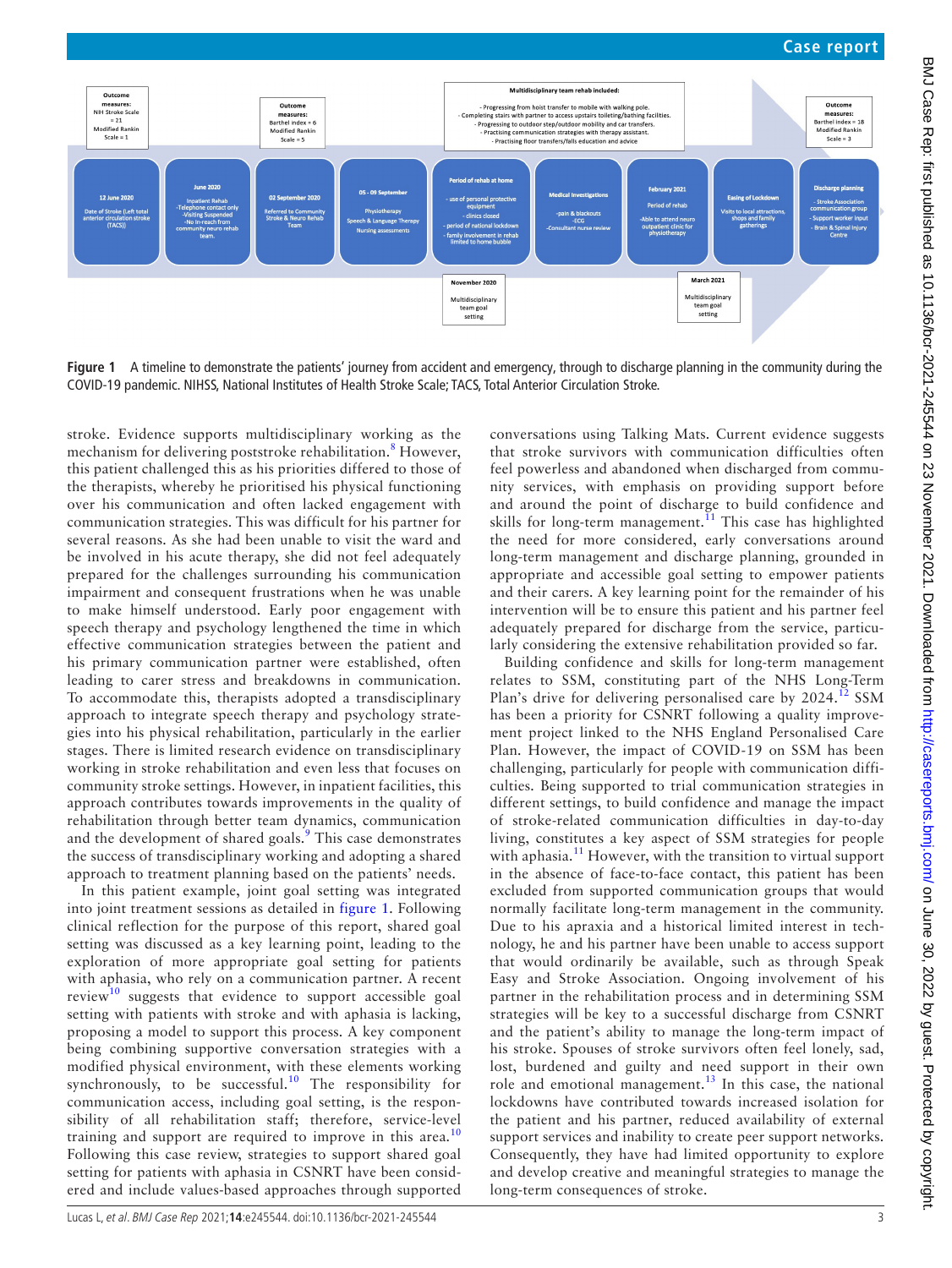## **Suggestions for future improvement**

- ► Collaborative, transdisciplinary working integrating all aspects of rehabilitation may reduce length of stay and enhance patient experiences through stroke services. This supports person-centred care and provides a holistic approach to poststroke rehabilitation.
- Service-level training and development, across inpatient and community stroke services, around supportive conversation strategies to form collaborative, shared goals with patients with aphasia and their families.
- ► More accessible virtual support for patients with communication and/or cognitive difficulties poststroke. This could include training or involvement of formal carers where possible.

## **Multidiscipilnary specialist perspectives on the case** Occupational therapy

The role of OT after stroke is to facilitate and maximise return to functional tasks. This includes assessment and treatment of affected upper limb and cognitive functioning. There have been many challenges to therapy during the pandemic with no access to clinics, carer strain and lockdown limiting this patient's access to meaningful activities in the community. Ordinarily, this patient would have accessed in-reach OT to support the transition from hospital to home, which was not available due to hospital restrictions. This reduced the opportunity for inpatient education to help manage expectations and support adjustment to life at home. Had the patient and his partner been able to access further Stroke Association support once home, they may have felt less reliance on visiting therapists and had other means of outlet and shared experience. The process of assessment and intervention is patient focused and goals led, which meant that this patient often prioritised physiotherapy work through eagerness to walk. He challenged us to take a more transdisciplinary approach to rehabilitation, incorporating speech therapy and upper limb rehabilitation into mobility-focused work, aligning with his rehabilitation priorities and reducing the risk of COVID-19 transmission within the household (Ruth Heyes, Ellen Upton).

#### Speech and language therapy

Speech and language therapists work with patients and families poststroke, on impairments and to establish compensatory strategies and functional communication. Approximately, one-third of stroke survivors experience communication difficulties, impacting on the whole MDT. Supporting the MDT with training, facilitating communication in function and supporting goal setting is an important role of the speech and language therapist. In this case, providing support to the MDT to set collaborative patient-centred goals was invaluable and assisted with expectation management. Our typically holistic options to facilitate reaching these goals were impacted by the changing nature of services due to COVID-19, such as nonface-to-face communication groups. Virtual opportunities over telephone or videoconferencing are a fantastic resource but remain inaccessible to those with certain cognitive or communication difficulties, excluding our patient from tools he would typically be able to access to facilitate his independence. The impact of COVID-19 was evident in this case, as the use of facemasks in apraxia of speech treatment reduced the visual articulation cues the patient was able to access, resulting in additional burden on his partner to provide this aspect of his rehab. Being supported by the MDT and learning

from their reflections allows us to provide holistic, patientcentred approaches to help our patients achieve their rehab goals (Sophie Gordon).

## Physiotherapy

The role of physiotherapy after stroke supports patients to achieve long-term rehabilitation goals. This includes regaining independence through improving physical function or introducing compensatory strategies, including reintegration back into meaningful family, social and community roles. In this case, COVID-19 presented many challenges. We would normally consider adjuncts to therapy, such as hydrotherapy and gym-based rehabilitation, to improve function, manage spasticity and increase rehabilitation stimulation. Experience suggests this can have positive effects on mood, engagement in rehabilitation and can facilitate the development of self-management strategies. However, due to the national lockdowns and restrictions in the hospital and community, this patient was unable to access these resources. Coordination of care between services was also challenging during the pandemic. Medical interventions delayed rehab progress as they were required to continue physiotherapy safely, in turn impacting on the patient's mood. Despite these challenges, this patient exceeded his goals and is now in a position, as postpandemic life slowly starts to return to normal, to explore and develop meaningful self-management strategies with his partner (Lauren Lucas, Emily Townend, Emma Higgins)

## Nursing

The role of nursing following stroke is to provide secondary prevention education to avoid further strokes, often including home blood pressure monitoring and medication management. We take a holistic approach to care, including coordinating Stroke Association support, and make onward referrals to more specialist services based on patient needs. In this case, the nursing role has predominantly been to support the patient's partner. As she was unable to be involved in his rehabilitation while in hospital, she was underprepared for the challenges associated with life after stroke on his return home. Due to COVID-19, face-to-face visits were limited, and the patient's priority was rehabilitation. Therefore, support was provided remotely, which reduced opportunities to build strong therapeutic relationships, which underpin the nursing role. Due to hospital restrictions, we were unable to provide an in-reach service to build this relationship with the patient and his partner prior to returning home. Despite COVID-19 challenging, our way of working and reducing opportunities for in person contact, this has not been of detriment to the patient due to collaborative and successful MDT working and communication between all professions (Eleanor Monteith, Joanne O'Meara)

#### Technical instructor

The role of technical instructor (TI) following stroke takes a holistic approach to support the MDT to increase intensity of rehabilitation input. This often means that technical instructors have more opportunities to build relationships and gain trust. In this case, an important part of the TI role was to reduce the number of people going to house, therefore reducing the risk of COVID-19 transmission. The biggest challenge was around providing speech therapy intervention and engaging with general communication because of wearing PPE, in particular, wearing face masks. This increased the need for his partner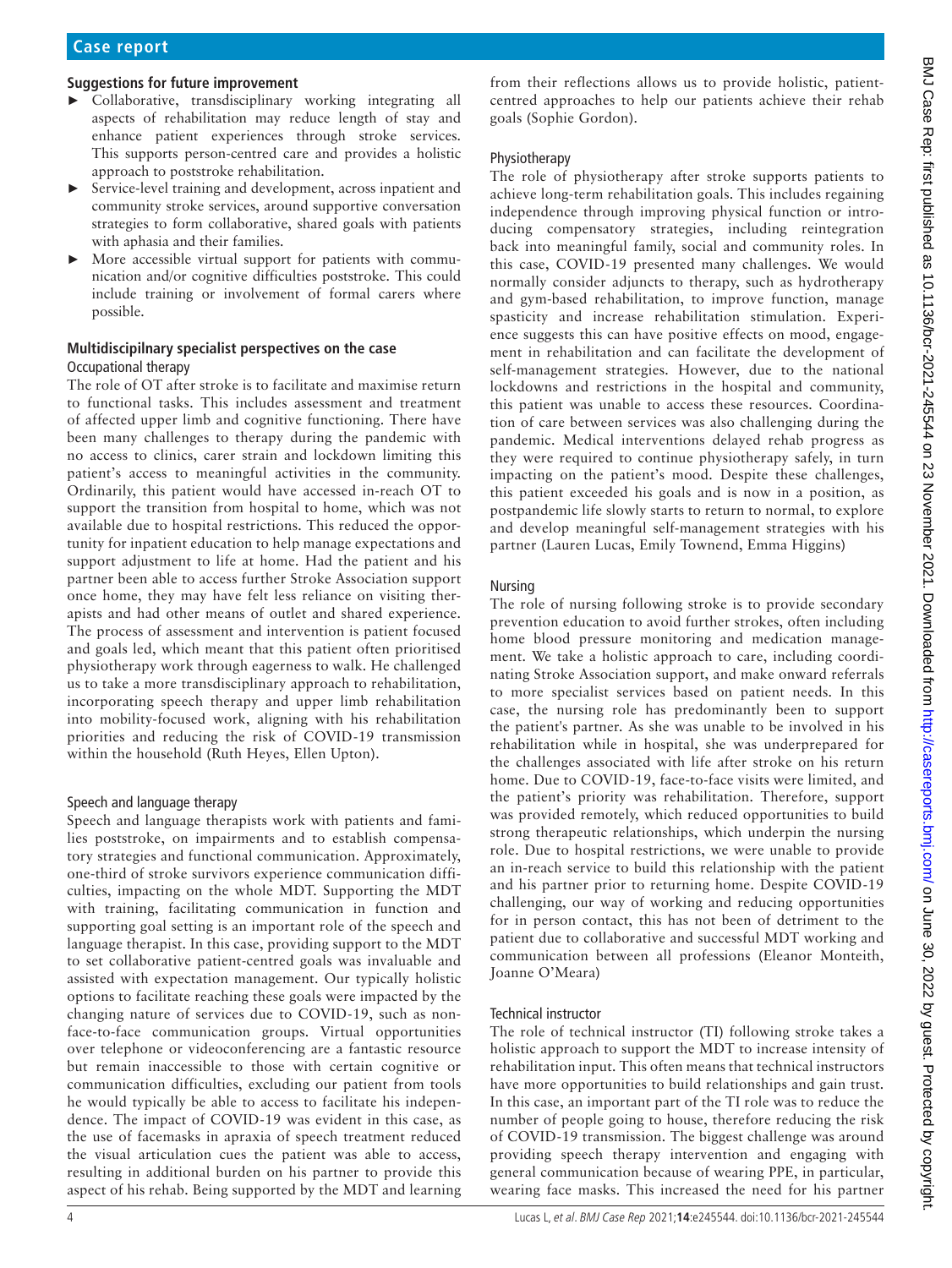# **Patient's perspective**

Due to his poststroke communication difficulties, this statement was written by the patients' partner, who facilitated his perspective using communication strategies implemented during his rehabilitation.

One of the first challenges was when he was taken into hospital in an ambulance, and I could not be with him. This was distressing for him as I was not allowed to be there even just to hold his hand. I was told over the phone that he had had a massive stroke because of a blood clot. I did not find out about his speech difficulties until much further down the line. Our only communication was over the iPad, which was challenging, mostly because he did not want to speak due to his communication difficulties, but I did not know that at the time so often felt upset. Not being able to visit the ward was difficult because I could not see how he was improving or properly understand the impact of his stroke. We had two or three family meetings on the ward, which gave an update of what he had been doing, but it was hard to see this progress having not being allowed to visit.

After 3 months of being in hospital, he just wanted to get home. When he first came home, it was lovely, hard at times but good to have him back. It has not been easy since he is been home, but it was good to see how he improved so quickly. Emotionally and physically, it was hard work but worth it to have him home. It is been hard for him coming to terms with a lot of things, with low mood and trying to find his fight. But there is a light at the end of the tunnel for both of us. If it was not for the community team coming, we would not have got to this point. They have been both of our support for months since he got home. Because of the lockdowns and family not being able to visit, it is been very lonely for both of us. We probably would have got more support it was not for the lockdown. I have had to do all the shopping, cleaning and caring for him. Whereas, if we would be able to have visitors when he first came home, I would have had support with this. Even if they had been allowed to visit in the hospital, he would have had my family and his family visiting, so more people would have been able to understand the impact of the stroke and the responsibilities I have caring for him. This has meant that I have not had a break in 10 months, it is like going to work for 10 months without a day off and it is been hard.

The masks have been hard to manage especially during speech therapy. I am not properly trained for speech and sometimes felt that I may not have been doing things correctly when helping him and the speech therapist. COVID-19 has had a massive impact on every part of managing life after his stroke. We have not had support from other services as they have not been allowed to visit, for example, the social worker and the stroke association. We may have been further in his recovery if we had had this support. I feel like there is still a long way to go, but we will have to take baby steps, while COVID-19 is still around to make sure we are both safe. Seeing family is enough for us for now. My biggest fear is for him to get COVID-19 after everything else he is been through.

to be involved in rehabilitation, often causing frustration and anger when he was unable make himself understood, leading to communication breakdowns and carer strain. As the most frequent person in the patients' home environment, a strong relationship was developed providing opportunity to support

# **Learning points**

- ► Transdisciplinary working ensured that the patients' priorities were considered while integrating communication strategies into his physical rehabilitation, supporting person-centred care and increasing engagement in therapy.
- ► Shared goal setting could facilitate supported selfmanagement approaches from the beginning of a person's rehabilitation in the community.
- $\triangleright$  Virtual support has been inaccessible for this patient with communication difficulties, limiting his opportunities to explore and develop strategies to manage the long-term consequences of stroke.

both the patient and his carer at their lowest points. The pandemic emphasised the importance of regular and consistent communication between the MDT. Without COVID-19, it is likely that this patient would have progressed more quickly. He would have had opportunity to socialise and communicate with family and friends, therefore supporting his rehabilitation progress. COVID-19 has posed significant challenges to the quality of this man's rehabilitation recovery and quality of life (Clair Bennett).

**Acknowledgements** Thank you to the patient and his partner for their contribution to this case report. Lauren Lucas, Pre-doctoral Clinical Academic Fellow, (NIHR301068) is funded by Health Education England (HEE)/National Institute for Health Research (NIHR) for this research project. The views expressed in this publication are those of the authors and not necessarily those of the NIHR, HEE, NHS or the UK Department of Health and Social Care.

**Contributors** LL, SG and RH planned the case report and identified the key learning points. LL wrote the manuscript with support from SG and RH. Multidisciplinary team perspectives were facilitated by LL, SG and RH and written by LL. The patient and his partners perspective were facilitated and written by LL.

**Funding** This study was funded by Health Education England (HEE)/ National Institute for Health Research (NIHR) (NIHR301068).

**Competing interests** None declared.

Patient consent for publication Consent obtained from next of kin.

**Provenance and peer review** Not commissioned; externally peer reviewed.

This article is made freely available for use in accordance with BMJ's website terms and conditions for the duration of the covid-19 pandemic or until otherwise determined by BMJ. You may use, download and print the article for any lawful, non-commercial purpose (including text and data mining) provided that all copyright notices and trade marks are retained.

## **ORCID iD**

Lauren Lucas<http://orcid.org/0000-0002-6650-9139>

# **REFERENCES**

- <span id="page-4-0"></span>1 The hidden impact of COVID-19 on patient care in the NHS in England [Internet]. Bma.org.uk, 2020. Available: [https://www.bma.org.uk/media/2841/the-hidden](https://www.bma.org.uk/media/2841/the-hidden-impact-of-covid_web-pdf.pdf)[impact-of-covid\\_web-pdf.pdf](https://www.bma.org.uk/media/2841/the-hidden-impact-of-covid_web-pdf.pdf)
- 2 Thorlby R, Tinson A, Kraindler J. COVID-19: Five dimensions of impact | The Health Foundation [Internet]. The Health Foundation, 2020. Available: [https://www.health.](https://www.health.org.uk/news-and-comment/blogs/covid-19-five-dimensions-of-impact) [org.uk/news-and-comment/blogs/covid-19-five-dimensions-of-impact](https://www.health.org.uk/news-and-comment/blogs/covid-19-five-dimensions-of-impact)
- <span id="page-4-1"></span>3 NICEimpact stroke [Internet]. Nice.org.uk, 2019. Available: [https://www.nice.org.uk/](https://www.nice.org.uk/media/default/about/what-we-do/into-practice/measuring-uptake/nice-impact-stroke.pdf) [media/default/about/what-we-do/into-practice/measuring-uptake/nice-impact-stroke.](https://www.nice.org.uk/media/default/about/what-we-do/into-practice/measuring-uptake/nice-impact-stroke.pdf) [pdf](https://www.nice.org.uk/media/default/about/what-we-do/into-practice/measuring-uptake/nice-impact-stroke.pdf)
- <span id="page-4-2"></span>4 Winstein CJ, Stein J, Arena R, et al. Guidelines for adult stroke rehabilitation and recovery. [Stroke](http://dx.doi.org/10.1161/STR.0000000000000098) 2016;47.
- <span id="page-4-3"></span>5 SSNAP - Home [Internet]. Strokeaudit.org, 2021. Available: [https://www.strokeaudit.](https://www.strokeaudit.org) [org](https://www.strokeaudit.org)
- <span id="page-4-4"></span>6 Rudd AG, Bowen A, Young G. National clinical guideline for stroke. 5 edn. Clinical Medicine, 2017.
- <span id="page-4-5"></span>7 Specialist neuro-rehabilitation services: providing for patients with complex rehabilitation needs [Internet]. Bsrm.org.uk, 2019. Available: [https://www.bsrm.org.](https://www.bsrm.org.uk/downloads/specialised-neurorehabilitation-service-standards-7-30-4-2015-pcatv2-forweb-11-5-16-annexe2updatedmay2019.pdf)